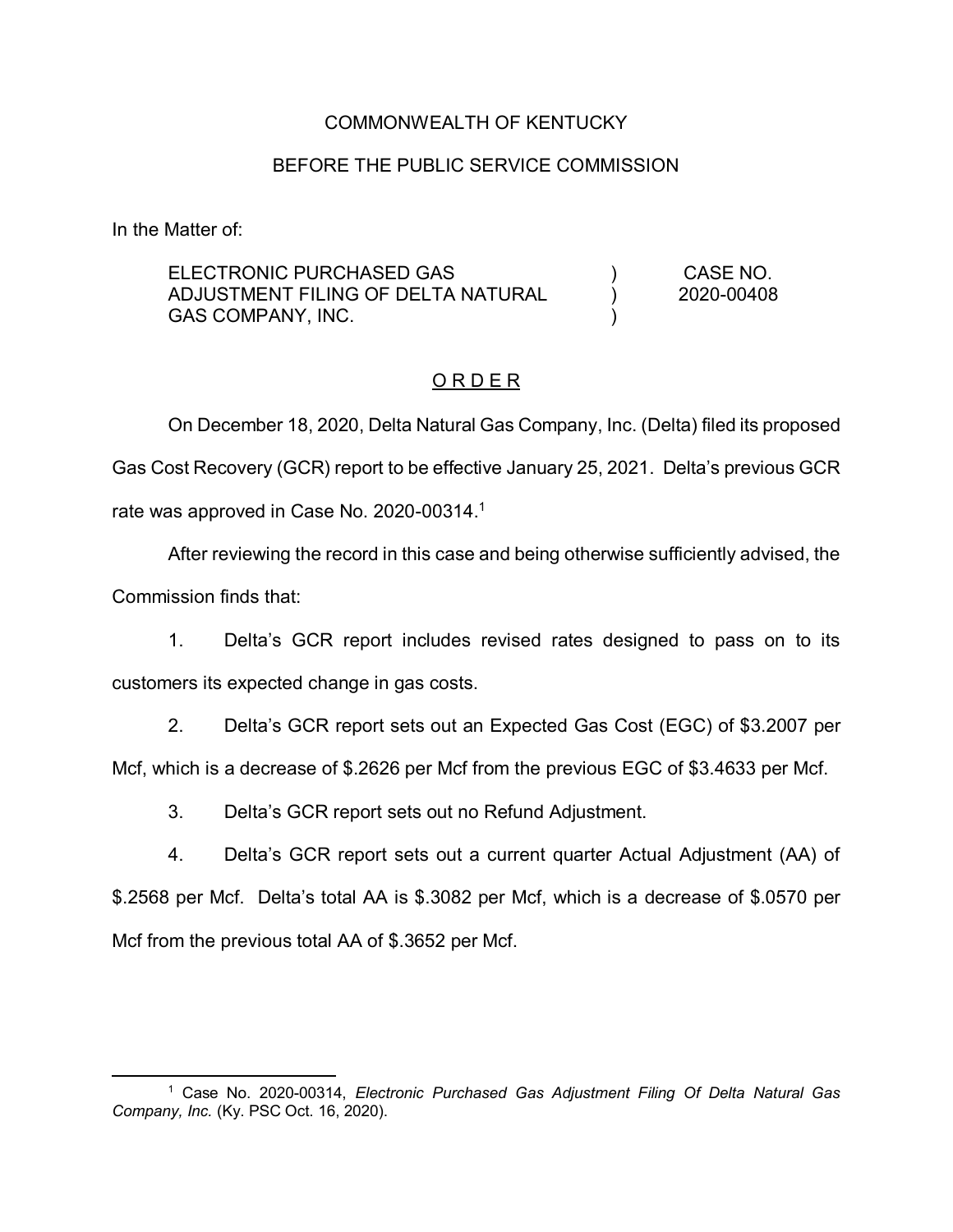5. Delta's GCR report sets out a current quarter Balance Adjustment (BA) of \$.0067 per Mcf. Delta's total BA is \$.1010 per Mcf, which is an increase of \$.0148 per Mcf from the previous total BA of \$.0862 per Mcf.

6. Delta's GCR rate is \$3.6099 per Mcf, which is a decrease of \$.3048 per Mcf from the previous GCR rate of \$3.9147 per Mcf.

7. Should Delta purchase sustainable natural gas from a renewable source during the reporting period of any future GCR reports, then the supplier, cost, and amount must be documented in its cover letter to the Commission.

8. The rates as proposed by Delta and set forth in Appendix A to this Order are fair, just and reasonable and should be approved for final meter readings by Delta on and after January 25, 2021.

9. The Commission finds that Delta should file responses to the requests for information set forth in Appendix B to this Order when it files its next GCR report for rates effective for the February 2021 billing cycle.

a. Pursuant to the Commission's Orders in Case No. 2020-00085, issued March 16, 2020, and March 24, 2020, Delta SHALL NOT FILE the original paper copy of all requested information at this time, but rather shall file original paper copies within 30 days of the lifting of the current state of emergency. All responses in paper medium shall be appropriately bound, tabbed, and indexed. Electronic documents shall be in portable document format (PDF), shall be searchable, and shall be appropriately bookmarked.

b. Each response shall include the name of the witness responsible for responding to the questions related to the information provided. Each response shall be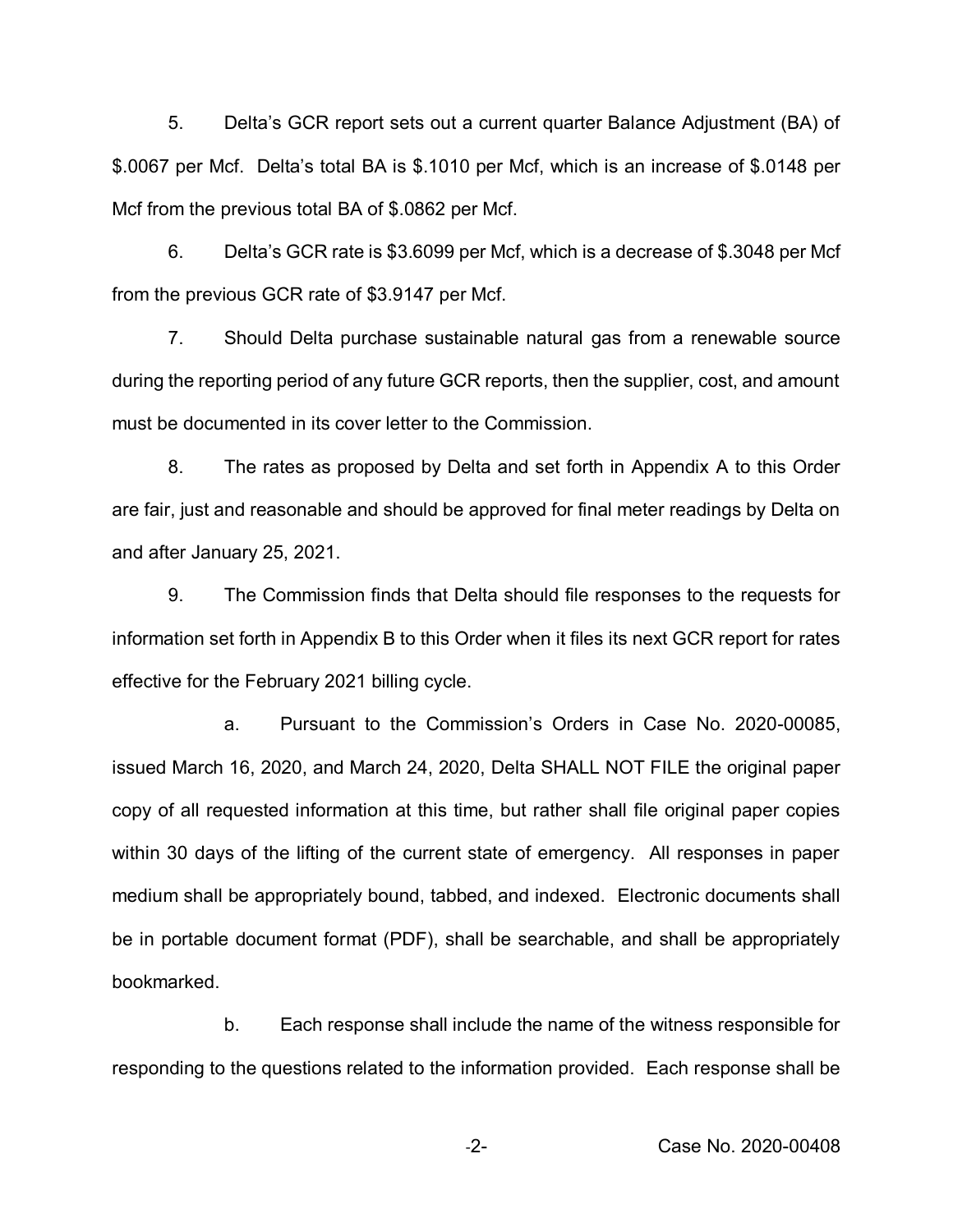answered under oath or, for representatives of a public or private corporation or a partnership or an association or a governmental agency, be accompanied by a signed certification of the preparer or person supervising the. preparation of the response on behalf of the entity that the response is true and accurate to the best of that person's knowledge, information, and belief formed after a reasonable inquiry.

c. Delta shall make timely amendment to any prior response if it obtains information that indicates the response was incorrect when made or, though correct when made, is now incorrect in any material respect.

d. For any request to which Delta fails or refuses to furnish all or part of the requested information, Delta shall provide a written explanation of the specific grounds for its failure to completely and precisely respond.

e. Careful attention should be given to copied material to ensure that it is legible. When the requested information has been previously provided in this proceeding in the requested format, reference may be made to the specific location of that information in responding to this request.

f. When filing a paper containing personal information Delta shall, in accordance with 807 KAR 5:001, Section 4(10), encrypt or redact the paper so that the personal information cannot be read

IT IS THEREFORE ORDERED that:

1. The rates proposed by Delta and set forth in Appendix A to this Order are approved for final meter readings on and after January 25, 2021.

2. Within 20 days of the date of entry of this Order, Delta shall file with this Commission, using the Commission's electronic Tariff Filing System, revised tariff sheets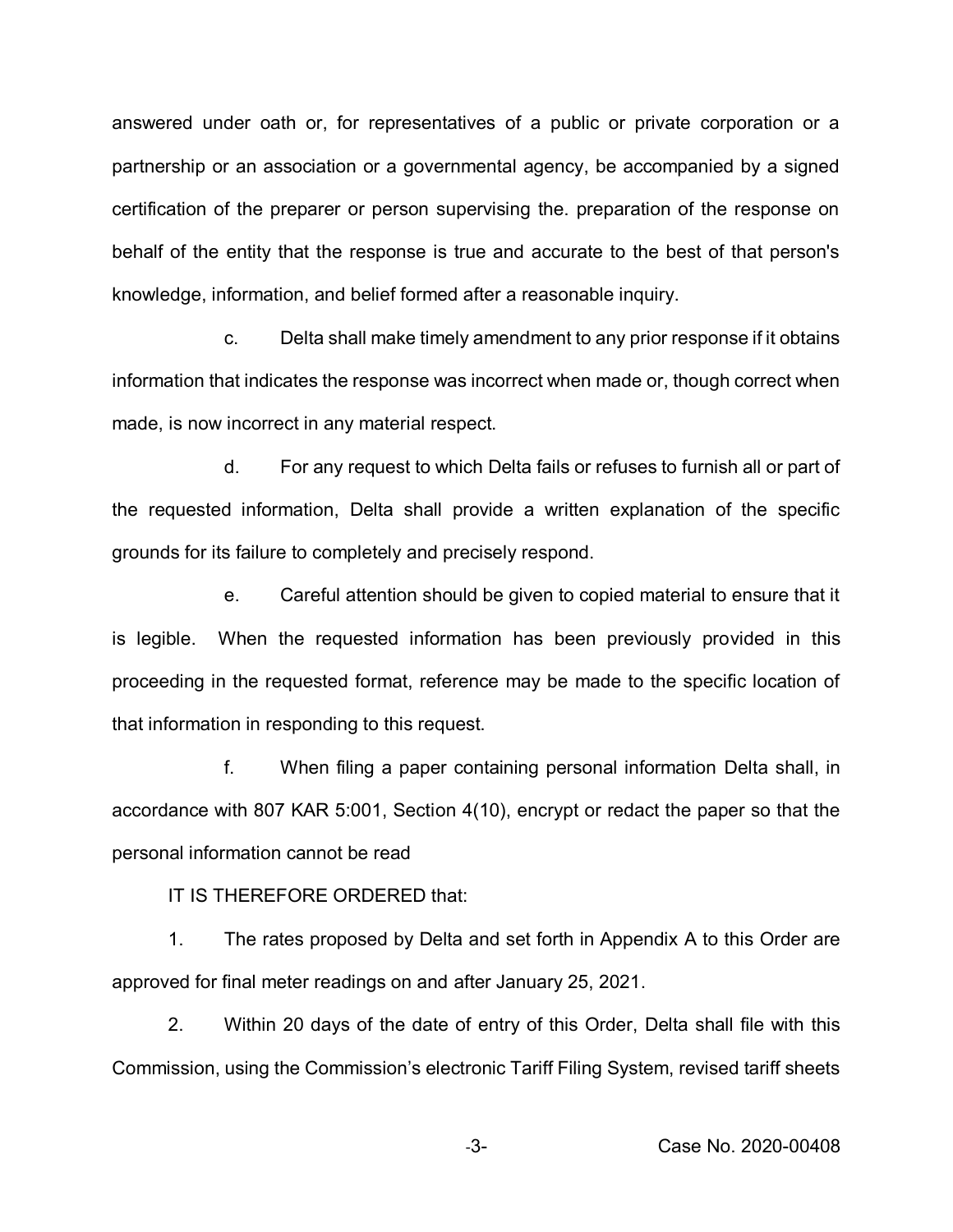setting out the rates approved herein and reflecting that they were approved pursuant to this Order.

3. Delta shall file responses to the requests for information set forth in Appendix B to this Order when it files its next GCR report for rates effective for the February 2021 billing cycle.

4. This case is closed and removed from the Commission's docket.

# [REMAINDER OF PAGE INTENTIONALLY LEFT BLANK]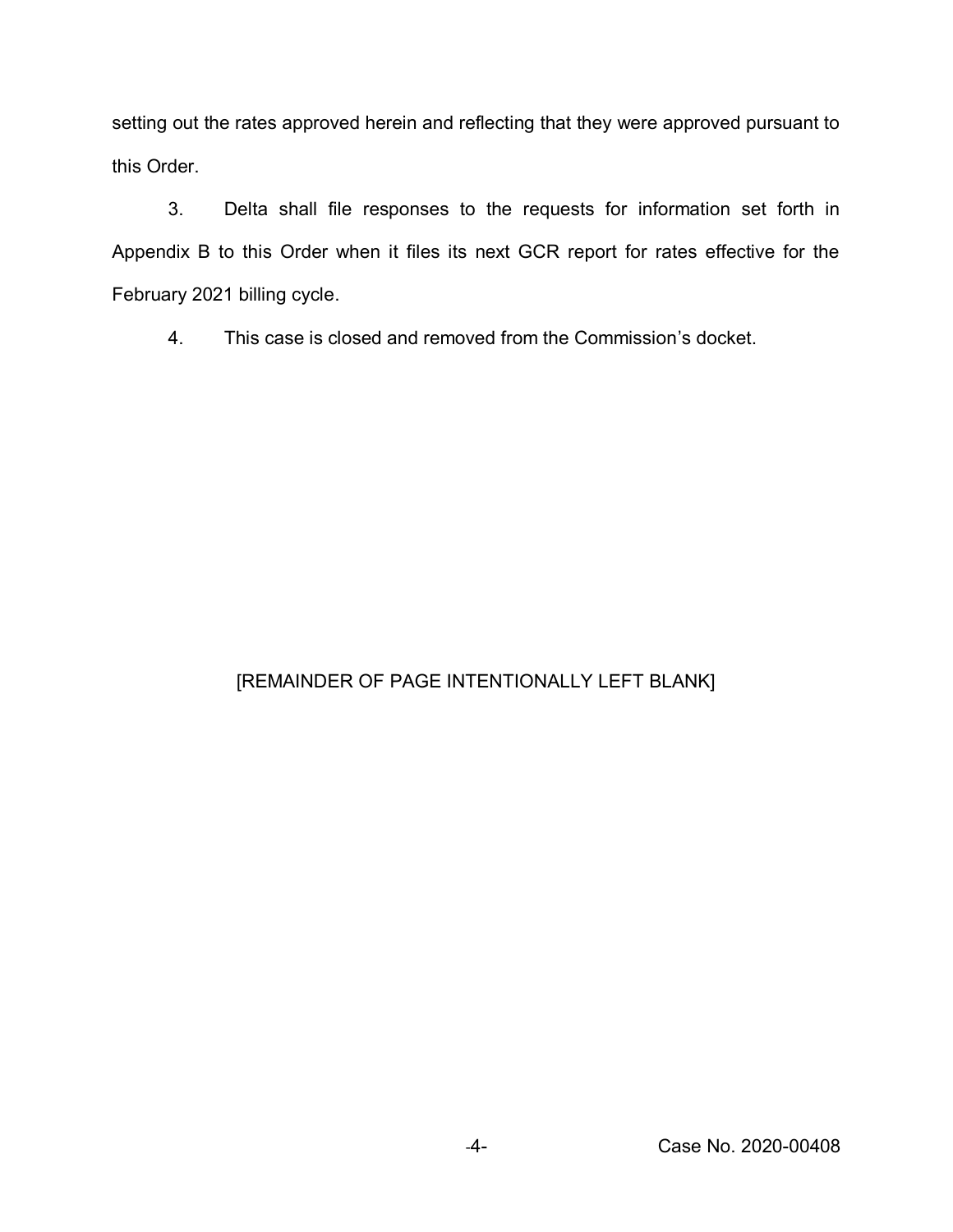By the Commission



ATTEST:

2 Sidwell

Executive Director

Case No. 2020-00408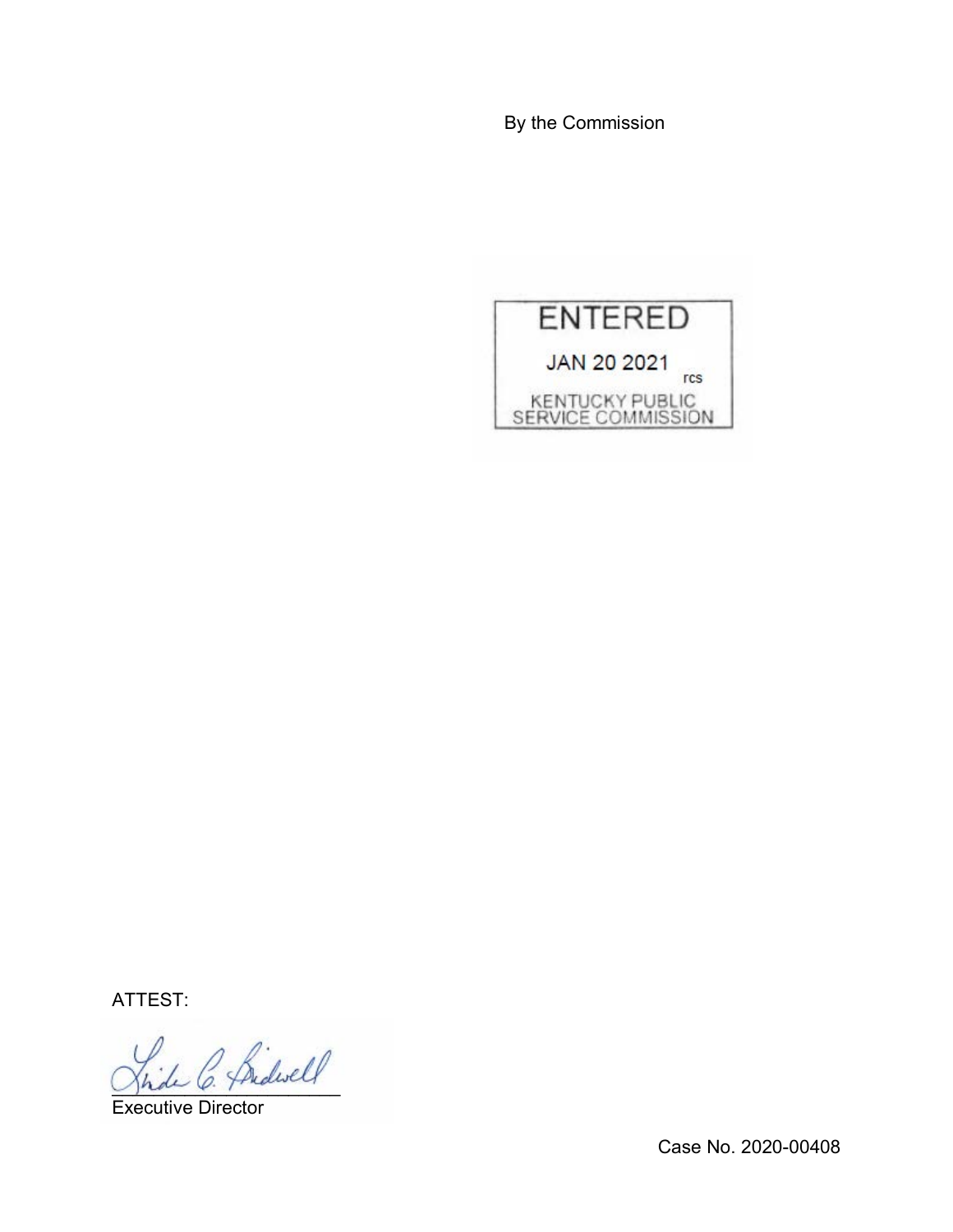## APPENDIX A

## APPENDIX TO AN ORDER OF THE KENTUCKY PUBLIC SERVICE COMMISSION IN CASE NO. 2020-00408 DATED JAN 20 2021

The following rates and charges are prescribed for the customers in the area served by Delta Natural Gas Company, Inc. All other rates and charges not specifically mentioned herein shall remain the same as those in effect under the authority of this Commission prior to the effective date of this Order.

#### RATE SCHEDULES

| <b>RATES</b>                                                                                                                                  |                  |                                                |                | <b>Gas Cost</b>                                |                                                  |
|-----------------------------------------------------------------------------------------------------------------------------------------------|------------------|------------------------------------------------|----------------|------------------------------------------------|--------------------------------------------------|
|                                                                                                                                               | <b>Base Rate</b> |                                                |                | Recovery<br>Rate                               | <b>Total Rate</b>                                |
| Residential                                                                                                                                   |                  |                                                |                |                                                |                                                  |
| All Ccf                                                                                                                                       | \$               | .43185                                         | \$             | .36099                                         | \$.79284                                         |
| <b>Small Non-Residential</b>                                                                                                                  |                  |                                                |                |                                                |                                                  |
| All Ccf                                                                                                                                       | \$               | .43185                                         | \$             | .36099                                         | \$.79284                                         |
| Large Non-Residential                                                                                                                         |                  |                                                |                |                                                |                                                  |
| 1-2,000 Ccf<br>First<br>2,001-10,000 Ccf<br><b>Next</b><br>10,001-50,000 Ccf<br><b>Next</b><br>Next 50,001-100,000 Ccf<br>100,000 Ccf<br>Over | \$               | .43185<br>.26696<br>.18735<br>.14735<br>.12735 | $\mathfrak{S}$ | .36099<br>.36099<br>.36099<br>.36099<br>.36099 | \$.79284<br>.62795<br>.54834<br>.50834<br>.48834 |
| Interruptible                                                                                                                                 |                  |                                                |                |                                                |                                                  |
| 1-10,000 Ccf<br>First<br>10,001-50,000 Ccf<br><b>Next</b><br>Next 50,001-100,000 Ccf<br>100,000 Ccf<br>Over                                   | \$               | .16000<br>.12000<br>.08000<br>.06000           | \$             | .36099<br>.36099<br>.36099<br>.36099           | \$ .52099<br>.48099<br>.44099<br>.42099          |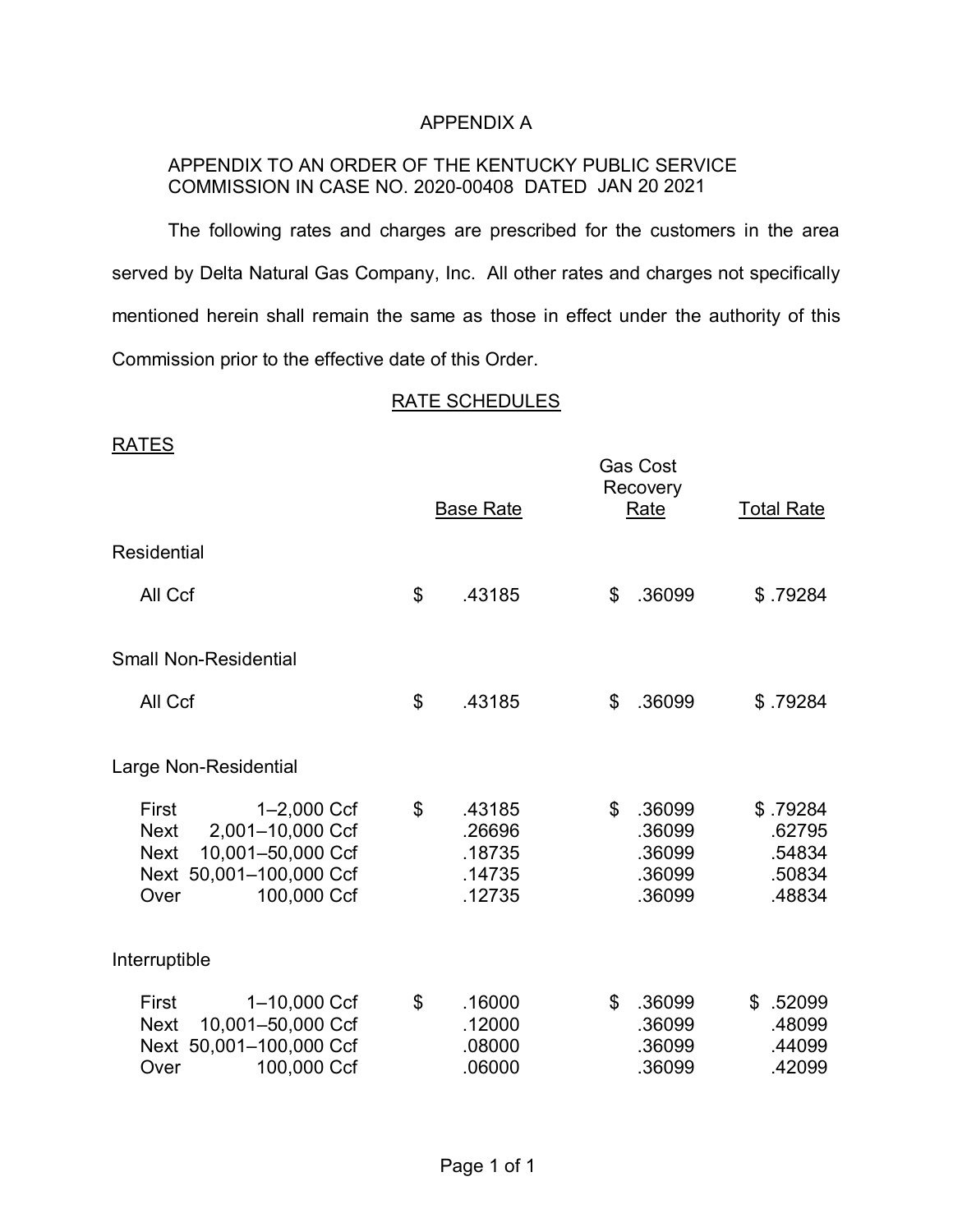# APPENDIX B

# APPENDIX TO AN ORDER OF THE KENTUCKY PUBLIC SERVICE COMMISSION IN CASE NO. 2020-00408 DATED JAN 20 2021

1. Provide a customer billing history report for a random Delta residential customer for each month in the twelve month reporting period ended October 2020. Redact any personal information from the report, such as customer name, customer address, and any additional identifiable information. The report should be sure to include the monthly usage, the rates billed, and the meter reading dates.